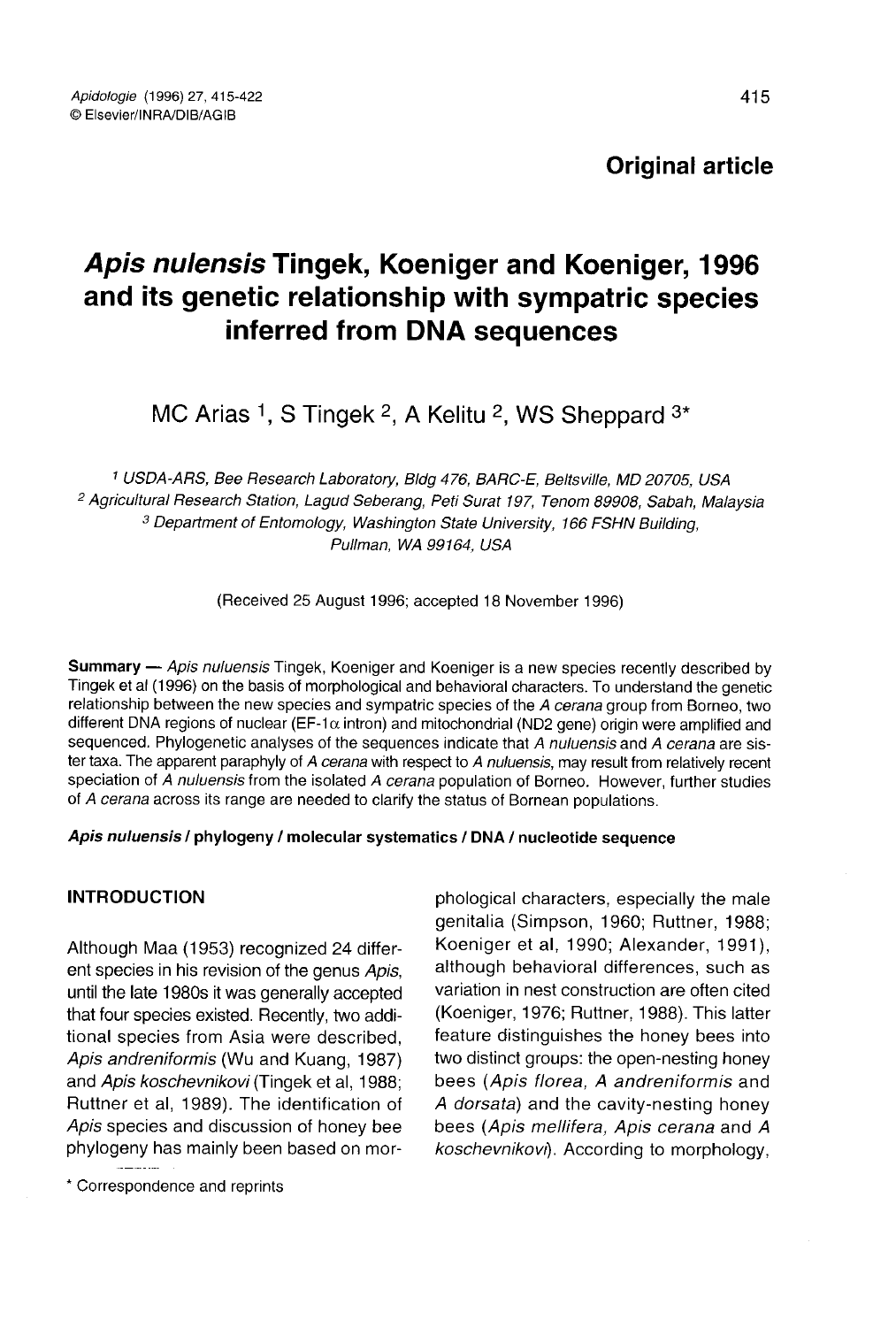three distinct body size groups are found: 1. A dorsata; 2. A florea-andreniformis; and 3. A cerana-mellifera-koschevnikovi.

Recently Tingek et al (1996) collected a new species of Apis in Borneo (Indonesia), a cavity-nesting honey bee that, morphologically, belongs to the A cerana-melliferakoschevnikovi group. The new species was named Apis nuluensis. Its distribution is restricted to mountain areas in Borneo and the bees are morphologically distinct from the sympatric species A cerana and A koschevnikovi (Tingek et al, 1996). The studies conducted on mating behavior showed that A nuluensis drones have a different flight time compared with the other sympatric species. In areas where the three species occur, no hybrids were found and analysis of morphological and behavioral characters well support A nuluensis as a valid biological species (Koeniger et al, 1996).

The development of molecular techniques in the past decades has enabled researchers to characterize species and populations with specific DNA markers or enzyme polymorphisms (Berlocher, 1984; Wilson et al, 1985; Avise, 1986; Harrison, 1989). The analysis of DNA sequences has been successful for estimating phylogenetic relationships among different subspecies and species of honey bees (Garnery et al, 1991, 1992; Willis et al, 1992; Arias and Sheppard, 1996; Sheppard and Arias, unpublished data). In this study we analyzed DNA sequences from the mitochondrial ND2 (NADH dehydrogenase) gene and from the nuclear intron EF-1a (elongation factor 1) to address genetic relationships between A nuluensis and other Apis species.

#### MATERIALS AND METHODS

Adult workers of the various species were collected from wild colonies and frozen or stored in EtOH for subsequent analysis (table I). We extracted total DNA from individual workers from eight colonies: A cerana (3), A koschevnikovi (2), A mellifera (2) and A nuluensis (1), according to the methods of Arias and Sheppard (1996). Two different DNA regions of mitochondrial and nuclear origin were amplified via polymerase chain reaction (PCR). A mitochondrial region of about 470 bp, encompassing part of the ND2 gene and part of the isoleucine transfer RNA gene was amplified employing the primers ILE and L2 which are described elsewhere (Arias and Sheppard, 1996). The nuclear intron EF-1 $\alpha$  of approximately 205 bp was PCR amplified using the following primers: EF1 (5'-AAG ATC GGT GGT ATC GGT AC - 3') and EF2 (5'-TGG TGA GCG CTG CTG GAG-3'). The primers were derived from a published A mellifera EF-1 $\alpha$ sequence (Walldorf and Hovermann, 1990).

PCR products were cloned using the TA Cloning Kit (Invitrogen, La Jolla, CA) and the plasmids carrying inserts were recovered by alkaline lysis miniprep protocol (Sambrook et al, 1989)

| Samples        | <b>Species</b>     | Collecting sites                 |  |  |
|----------------|--------------------|----------------------------------|--|--|
| CERSABA        | Apis cerana        | Tenom - Sabah - Malaysia         |  |  |
| <b>CERSULA</b> | Apis cerana        | Jenepanto - Sulawesi - Indonesia |  |  |
| CERSLAN        | Apis cerana        | Sri Lanka                        |  |  |
| KOSSAB1        | Apis koschevnikovi | Tenom -- Sabah -- Malaysia       |  |  |
| KOSSAB2        | Apis koschevnikovi | Tenom - Sabah - Malaysia         |  |  |
| MELLIF1        | Apis mellifera     | Torino - Italy                   |  |  |
| MELLIF2        | Apis mellifera     | Assiut - Eqypt                   |  |  |
| NULSABA        | Apis nuluensis     | Tenom - Sabah - Malaysia         |  |  |

Table I. Collecting sites and species names for the samples analyzed in this study.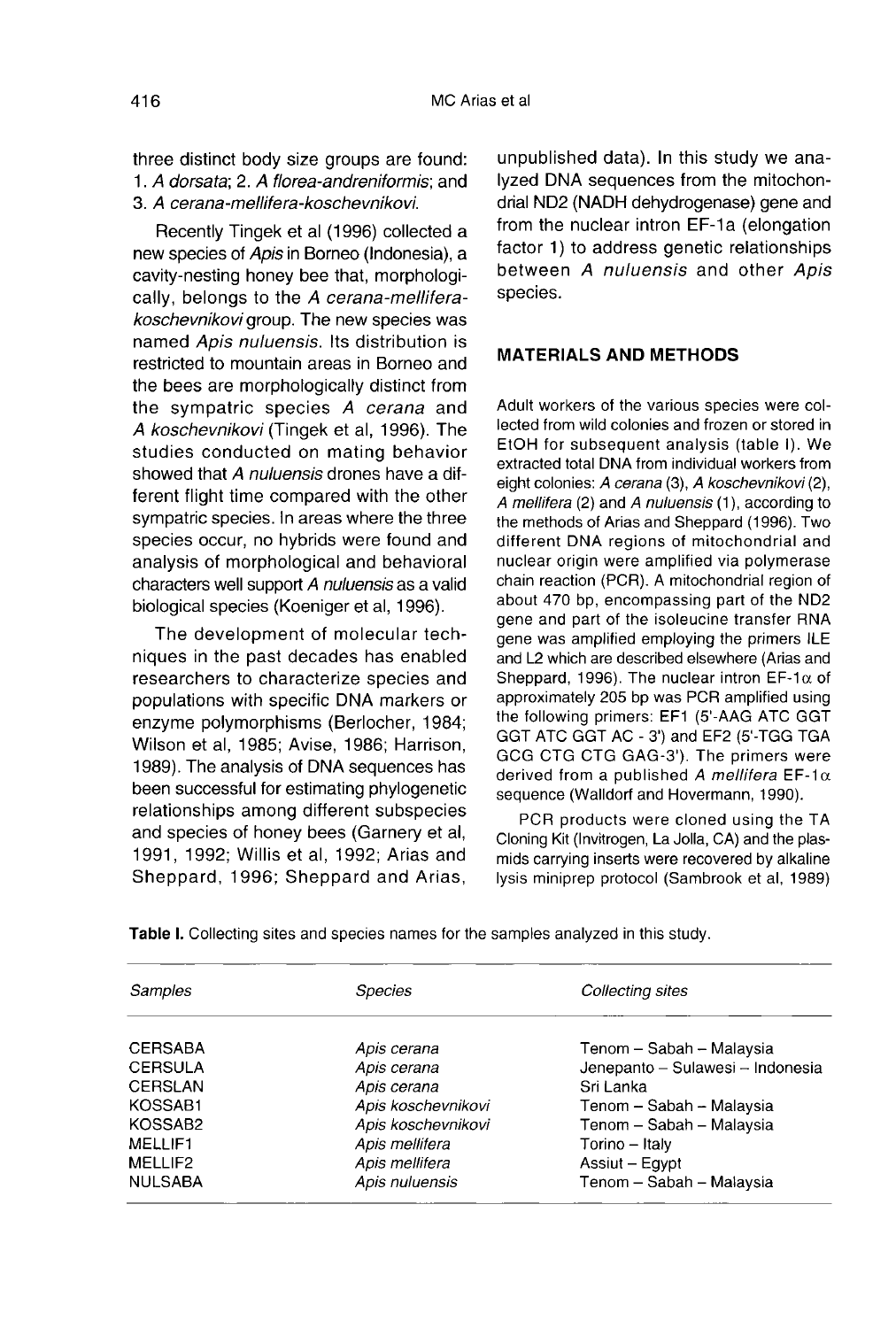followed by EcoR I digestion. The fragments were separated in 1.2% agarose gels and preparations showing the expected fragment size for ND2 and  $E\mathcal{F}$ -1α were denatured (Sambrook et al, 1989) prior to the sequencing reaction. Sequencing was carried out according to Sanger methods (Sanger et al, 1977).

One or two clones per individual were completely sequenced for each region studied (ND2 and  $EF-1\alpha$ ) using M13 universal primers (M13 F 5'-TGA AAA CGA CGG CCA G-3' and M13 R 5'- CAG GAA ACA GCT ATG AC-3'). We obtained the entire sequence for each of the two regions without using internal primers.

The sequences were aligned using the multiple-sequence-alignment program CLUSTAL V (Higgins and Sharp, 1988) and, subsequently, by eye. The MEGA program version 1.01 (Kumar et al, 1993) was used to estimate evolutionary distances and nucleotide statistics. The phylogenetic analysis was performed using neighborjoining (Saitou and Nei, 1987) and parsimony (PAUP 3.1; Swofford, 1993). Confidence probabilities for tree branches were calculated based on a standard error test (Rzhetsky and Nei, 1992). Gaps were considered as a simple event in the EF-1 $α$  alignment.

#### RESULTS AND DISCUSSION

Sequences were obtained from the ND2 mitochondrial gene (417 bp) and from the EF-1 $α$  intron (199-209 bp) of four different cavity-nesting Apis species. The sites showing base substitutions are shown in figures 1 and 2. The number of base substitutions and sequence divergence in pairwise comparisons are shown in tables II and III for the ND2 region and  $EF-1\alpha$ , respectively.

111 222 223 333 334 444 444 555 566 667 777 788 889 999 001 112 345 679 058 245 793 467 890 235 689 124 803 673 567 824 780 479 021 240 CERSABA TTT ATC ATT CTA TTC ATG CGT ATA TAG ATA ACT GCT AAA TGA TGC ATT AAT CERSLAN ... ... ... ... ..T ... .A. ... C.A ... .TA AT. ... ... ..A ..T ... ..C. KOSSAB2 ..C .GA CCA ... ..T GAA TTA TCT .TA .A. GAA AAA .TG ... .AT ...T ... ... MELLIF1 C.. C.. ... TCC CGT ..T AT. T.. ATA TAT GAA AA. C.. .AT .AT .AT .AA TA. GTC 223 455 667 778 888 888 900 111 112 333 344 444 455 566 677 888 899 900 365 101 122 470 123 469 224 346 796 145 601 345 626 823 447 356 813 489 CERSABA TAA TTC TCA TTT ATT GTA AAT TTA TTA TAA GAT AGG TAT TCA ACA AGT ATT CTT 

333 333 333 333 4 112 333 566 679 1 253 569 404 686 6 CERSABA TAT ACA CAA TTT C CERSLAN ... .T. T. . CAC . CERSULA ...  $T. T.$  ...  $A. G$ KOSSAB1 ..A TTT T.. .A. . KOSSAB2 ..A TTT T.. .A. . MELLIF1 CC. .TT TG. .A. . NULSABA C. . T. T.C .A.

Fig 1. Variable sites for the ND2 mitochondrial gene. The first substitution (number 3) corresponds to position 504 from published mitochondrial DNA sequence (Crozier and Crozier, 1993) and the other number follow the order. Dots indicate nucleotide identity with the first time (CERSABA). The complete sequences have been deposited in GenBank.

111 111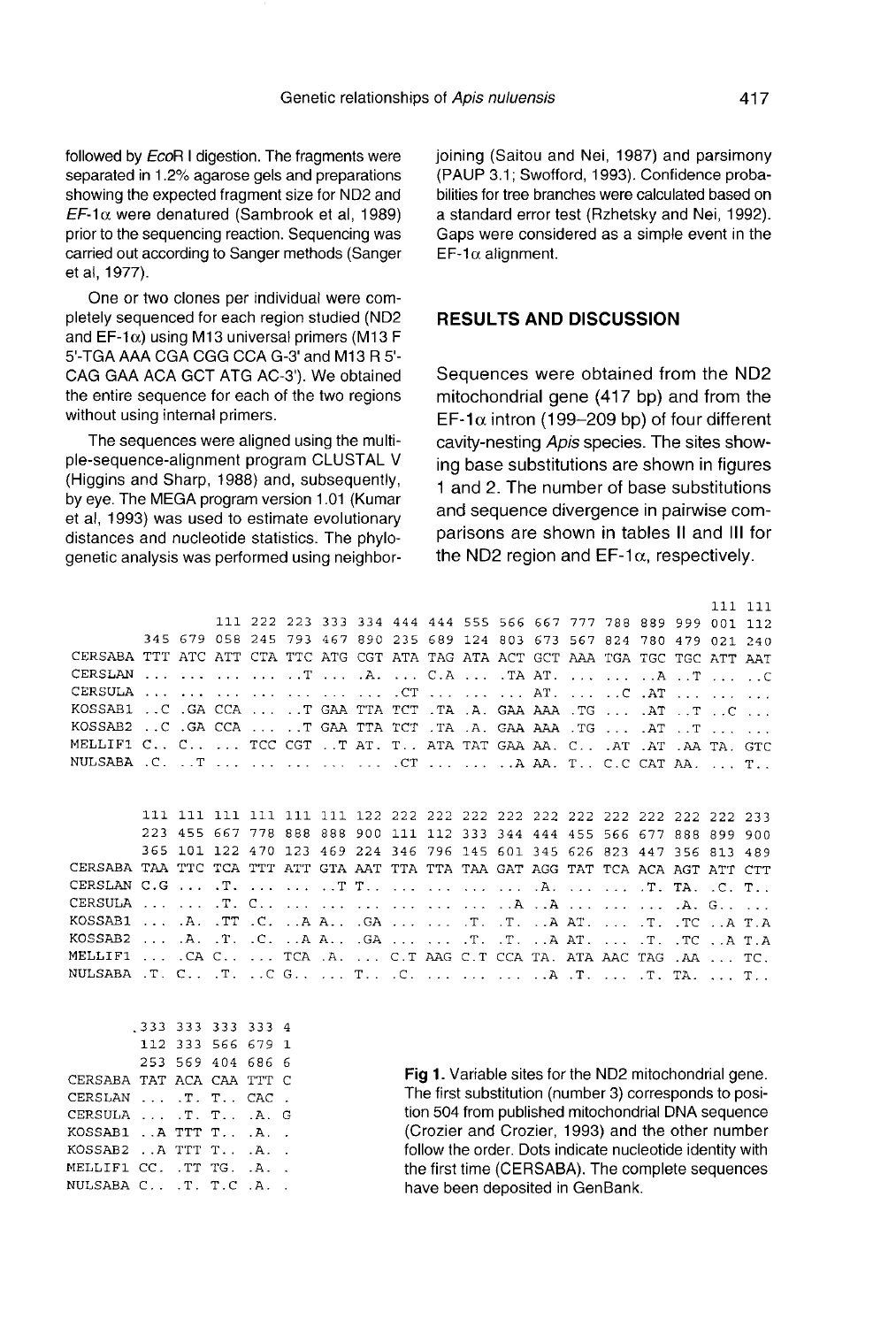|                     | <b>CERSABA</b> | <b>CERSLAN</b> | <b>CERSULA</b> | KOSSAB1 | KOSSAB2 | MELLIF1 | <b>NULSABA</b> |
|---------------------|----------------|----------------|----------------|---------|---------|---------|----------------|
| <b>CERSABA</b>      |                | 27             | 17             | 56      | 54      | 74      | 34             |
| <b>CERSLAN</b>      | 6.47           |                | 29             | 56      | 54      | 72      | 37             |
| <b>CERSULA</b>      | 4.08           | 6.95           |                | 51      | 49      | 73      | 26             |
| KOSSAB1             | 13.43          | 13.43          | 12.23          |         | 2       | 80      | 58             |
| KOSSAB <sub>2</sub> | 12.95          | 12.95          | 11.75          | 0.48    |         | 78      | 56             |
| <b>MELLIF1</b>      | 17.75          | 17.27          | 17.50          | 19.18   | 18.70   |         | 77             |
| <b>NULSABA</b>      | 8.15           | 8.87           | 6.23           | 13.91   | 13.43   | 18.46   |                |

Table II. Pairwise comparisons of a fragment of 417 bp from the mitochondrial ND2 gene region.

The numbers above and below the diagonal represent the number of substitutions and the sequence divergence (%), respectively.

The neighbor-joining and parsimony phylogenetic analyses for both regions showed nearly the same tree topology (figs 3-5). Three distinct groups can be described: A) koschevnikovi-group which includes the two samples of this species analyzed from Sabah; B) cerana-group which includes all A cerana samples collected in three different locations (Sabah, Sri Lanka, and Sulawesi) and the new species collected in Sabah; and C) mellifera which was used as outgroup. The EF-1 $\alpha$  intron showed only a few characters supporting each tree branch, mainly for groups A and B. Surprisingly, despite the few characters, neighbor-joining analysis produced a tree where A cerana samples were grouped separately from A nuluensis (fig 5), placing it as the sister taxon. In contrast, the ND2 region yielded a robust data set, maintaining the same tree topology under different phylogenetic analyses, with the clade containing A cerana and A nuluensis well supported (fig 4).

The fact that A nuluensis clustered together with A cerana, rather than as a separate group as observed for A koschevnikovi, suggests that A nuluensis diverged from A cerana more recently. Thus, although A nuluensis is morphologically distinct from A cerana, molecular analyses indi-

|                                                  | 1111111111 1111112            |  |
|--------------------------------------------------|-------------------------------|--|
|                                                  | 1123557789 0001112667 7788991 |  |
|                                                  | 8946375821 5673671355 8929064 |  |
| CERSABA AGATATGAGC TATGCGACTG GTGGAGC            |                               |  |
|                                                  |                               |  |
| CERSULA, ,                                       |                               |  |
|                                                  |                               |  |
| $KOSSAB2$ C CGC A.                               |                               |  |
| MELLIF2 G.GCGCC--T AGCGTCA ACTAG.G               |                               |  |
| NULSABA $,T, \ldots, CA, \ldots, \ldots, \ldots$ |                               |  |
|                                                  |                               |  |

**Fig 2.** Elongation factor  $I$  (EF-1 $\alpha$ ) intron variable sites. The number 18 corresponds to the nucleotide number 1201 from published EF1 sequence (Walldorf and Hovemann, 1990) and the other numbers follow the sequence. Dotes indicate nucleotide identity with the first line (CERSABA). Gaps are indicated by bars. The complete sequences have been deposited in GenBank.



Fig 3. Parsimony tree obtained from ND2 mitochondrial gene sequence data and rooted using A mellifera sequence. Bootstra frequencies are shown for each node. The tree length is 156 steps,  $CI = 0.869$  and  $RI = 0.712$ .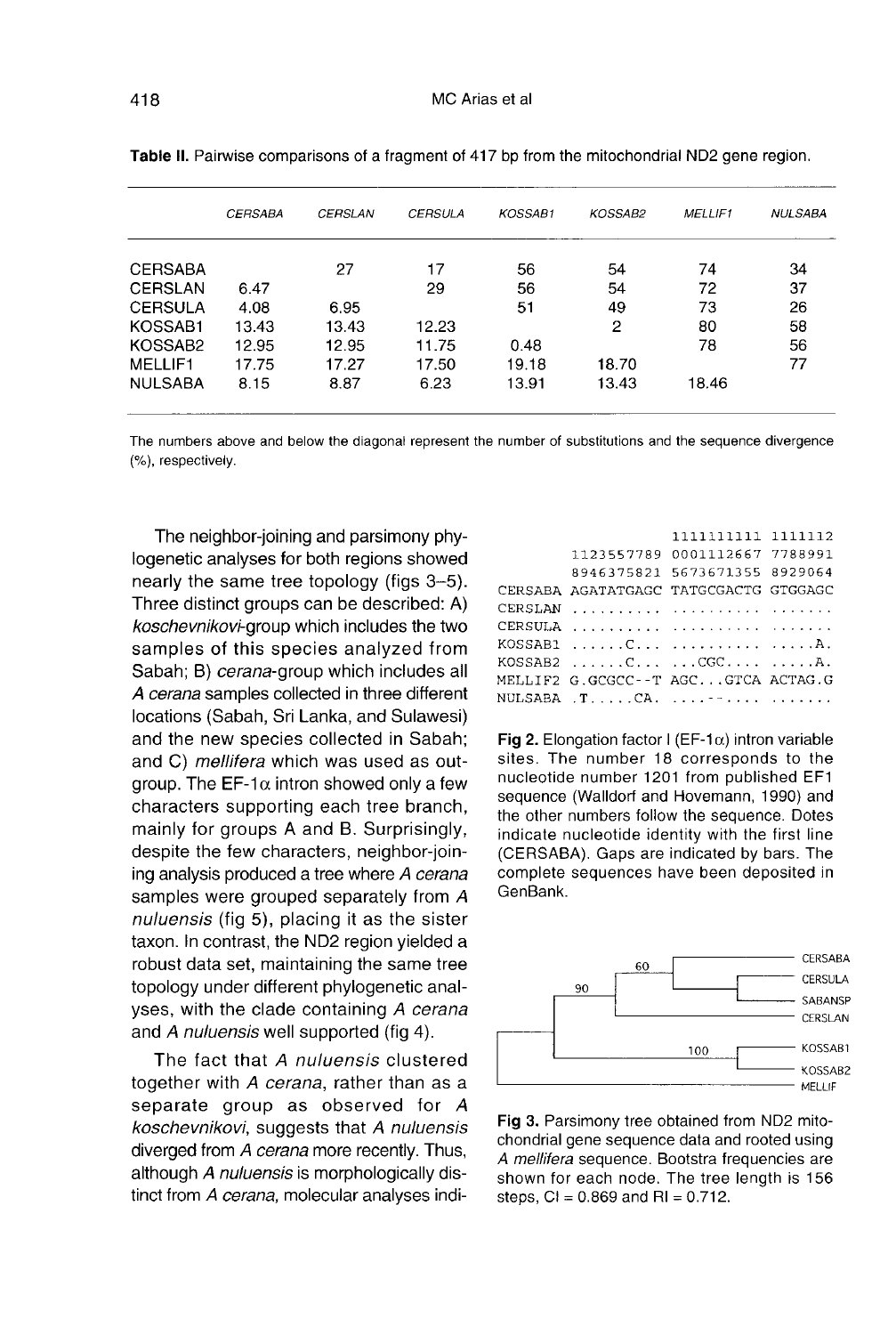|                     | <b>CERSABA</b> | <b>CERSLAN</b> | <b>CERSULA</b> | KOSSAB1 | KOSSAB2 | <b>MELLIF1</b> | <b>NULSABA</b> |
|---------------------|----------------|----------------|----------------|---------|---------|----------------|----------------|
| <b>CERSABA</b>      |                | 0              | 0              | 2       | 5       | 20             | 3              |
| <b>CERSLAN</b>      | 0.00           |                | 0              | 2       | 5       | 20             | з              |
| <b>CERSULA</b>      | 0.00           | 0.00           |                | 2       | 5       | 20             | 3              |
| KOSSAB1             | 0.97           | 0.96           | 0.96           |         | 3       | 20             | 5              |
| KOSSAB <sub>2</sub> | 2.41           | 2.40           | 2.40           | 1.43    |         | 23             | 6              |
| MELLIF1             | 10.0           | 9.95           | 9.95           | 9.90    | 11.39   |                | 21             |
| <b>NULSABA</b>      | 1.47           | 1.45           | 1.45           | 2.43    | 2.91    | 10.55          |                |

Table III. Pairwise comparisons of a fragment of 199-209 bp long from the  $EF$ -1 $\alpha$  nuclear intron.

The numbers above and below the diagonal represent the number of substitutions and the sequence divergence (%), respectively.

cate that, for the nuclear and mitochondrial regions examined, few mutations have accumulated since the two species diverged. Through computer simulations, Neigel and Avise (1986) verified that recently diverged species are more likely to share mtDNA haplotypes with each other than with different lineages of the same species. We can correlate our results with Neigel and Avise's (1986) IIIa scheme of phylogenetic relationship, with A cerana being paraphyletic with respect to A nuluensis. The observation of paraphyly and polyphyly at this level can be explained by the presence of alleles before the phylogenetic divergence of species or morphological types (Neigel and Avise, 1986). Vogler and DeSalle (1993)



Fig 4. Neighbor-joining tree obtained from ND2 mitochondrial gene sequence. Confidence probabilities (CP) are shown on the branches. A mellifera sequence was used to root the tree.

reported a similar observation for populations of different tiger beetle subspecies, and postulated that the distribution of mtDNA haplotypes was already in place when the overlying pattern of morphology was established.

The sequence divergence within koschevnikovi-group for the ND2 region was very low (0.48%) compared to cerana-group (4.08-6.95%) (table II). This observation should be seen with caution since the koschevnikovi samples were collected from the same geographic region. However, Arias and Sheppard (1996) also reported a low sequence divergence (ranging from 0-2.13%) within 14 different A mellifera subspecies for the same mtDNA region. This



Fig 5. Neighbor-joining tree generated by EF-1 $\alpha$ intron sequence using pairwise deletion and A mellifera as outgroup. Confidence probabilities (CP) are shown on the branches.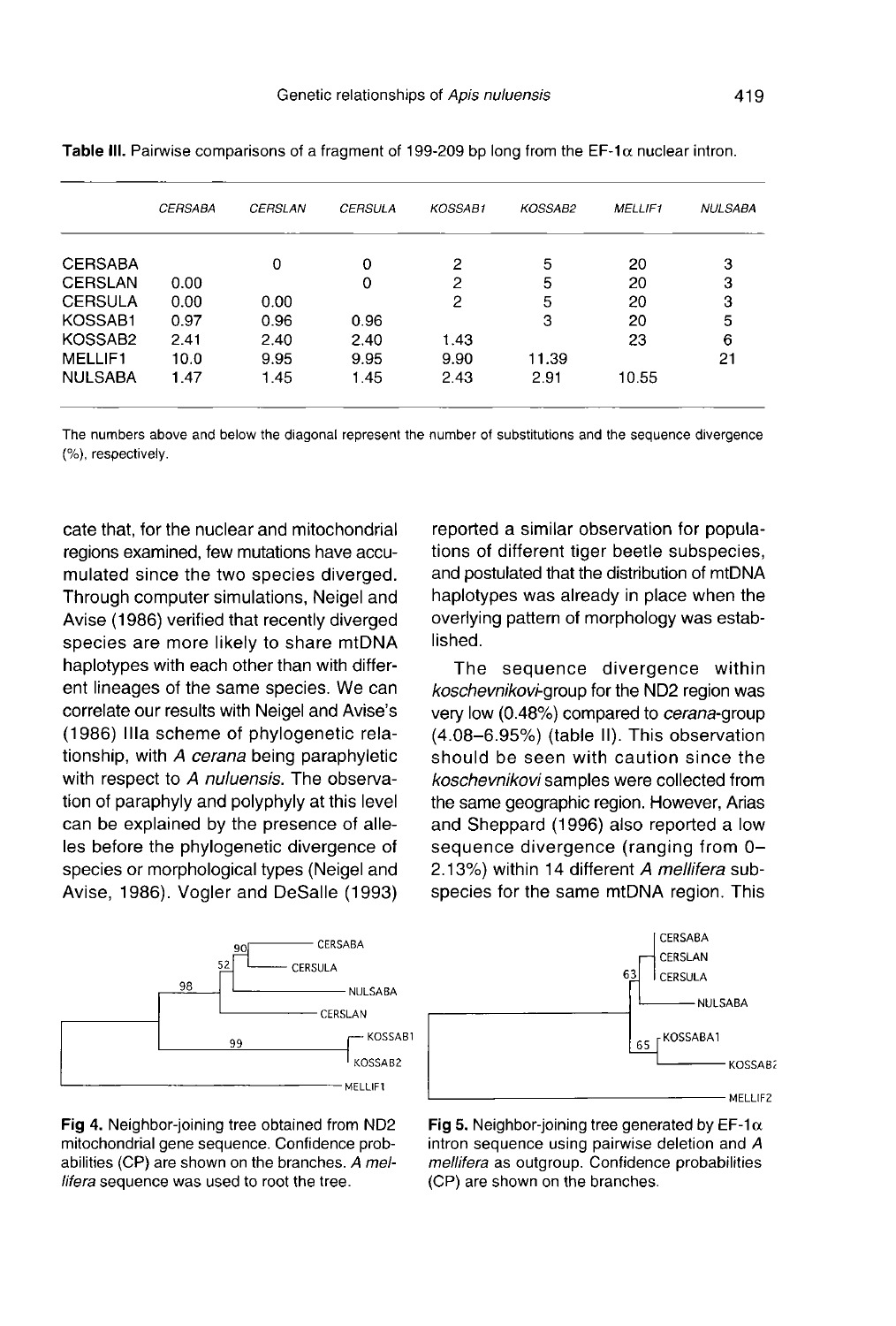evidence suggests that the isolation of these A cerana populations may be relatively ancient or that our samples encompass as yet undescribed further speciation.

The molecular evidence enables us to postulate that A nuluensis is probably the result of recent speciation. Additional data are needed to assess the level of intraspecific variation in A nuluensis and to resolve other within-group relationships. However, relatively large interspecific sequence differences (eg, between A nuluensis and A koschevnikovi) are consistent with a phylogenetic analysis that places A cerana as the sister taxon of A nuluensis.

Zusammenfassung — Apis nuluensis Tingek, Koeniger and Koeniger, 1996 und die Ermittlung ihrer genetischen Beziehung zu sympatrischen Arten durch DNA - Sequenzanalysen. Die phylogenetische Verwandtschaft zwischen einer neu beschriebenen Honigbienenart (Tingek et al, 1996) von Sabah, Borneo und den anderen sympatrischen höhlenbrütenden Honigbienen wurde untersucht. Apis nuluensis, ebenfalls eine höhlenbrütende Honigbiene ist sowohl morphometrisch als auch durch ihr Verhalten von den sympatrischen Arten Apis cerana und Apis koschevnikovi getrennt (Fuchs et al, 1996; Koeniger et al 1996; Tingek et al, 1996). Molekulare Sequenzdaten wurden vom Intron EF-1 $\alpha$ des Nukleus und den mitochondrialen ND2 - Genregionen gewonnen. Nach der Methode von Arias und Sheppard (1996) wurden von 7 Individuen alle Nucleinsäuren extrahiert: A cerana (3), A koschevnikovi (2) Apis mellifera (2) und A nuluensis (1); 4 dieser Bienenproben stammten aus Sabah (Tabelle I). Die wichtigen DNA Regio nen wurden mit der Methode der Polyme rase Kettenreaktion (PCR) vervielfältigt, geklont und sequenziert. Die phylogenetischen Analysen wurden mit den Methoden "Neighbor-joining" und "Parsimonia" durchgeführt. Tabelle 2 und 3 zeigen den Vergleich der Sequenzunterschiede der Bienenproben für die EF-1a bzw die ND2 Regionen. Auf der Abbildung 1 bzw 2 sind die Positionen der variablen Stellen der EF-1α bzw ND2 Regionen aufgetragen. Abbildung 3, 4 und 5 zeigen die berechneten phylogenetischen Stammbäume. Die Topologie der phylogenetischen Abzweigungen war für beide Regionen und bei den verschiedenen Methoden der phylogenetischen Analysen gleich. Zusätzlich wurden die Stammbäume aus den Sequenzdaten der EF-1α Region nur durch wenige informative Unterschiede unterstützt. A nuluensis wurde in allen Analysen nahe der A cerana Gruppe angeordnet, was ihren Status als Schwestergruppe deutlich unterstützt. Die Tatsache, daß A nuluensis sich zwar morphologisch von A cerana klar unterscheidet aber nur einige molekularen Änderungen in den beiden untersuchten Regionen aufweist, spricht dafür, daß sich seit der Trennung der beiden Arten nur wenige Mutationen angesammelt haben. Deshalb schlagen wir or A nuluensis als ein Ergebnis eines jüngeren Abspaltungsprozesses von der A cerana Gruppe vor, wobei die Kladogenese der cerana/nuluensis früher erfolgte als die von cerana/koschevnikovi.

## Apis nuluensis / Phylogenie / molekulare Systematik / DNS / Nukleotidsequenzen

Résumé — Les relations génétiques d'Apis nuluensis Tingek, Koeniger et Koeniger, 1996 avec les espèces sympatriques, déduites des données de séquence d'ADN. Les relations phylogénétiques entre l'espèce d'abeille mellifère nouvellement décrite, Apis nuluensis Tingek, Koeniger et Koeniger, 1996 et les autres espèces sympatriques à Sabah, Bornéo, ont été étudiées. A nuluensis est une abeille qui nidifie dans des cavités. Du point de vue morphologique et comportemental,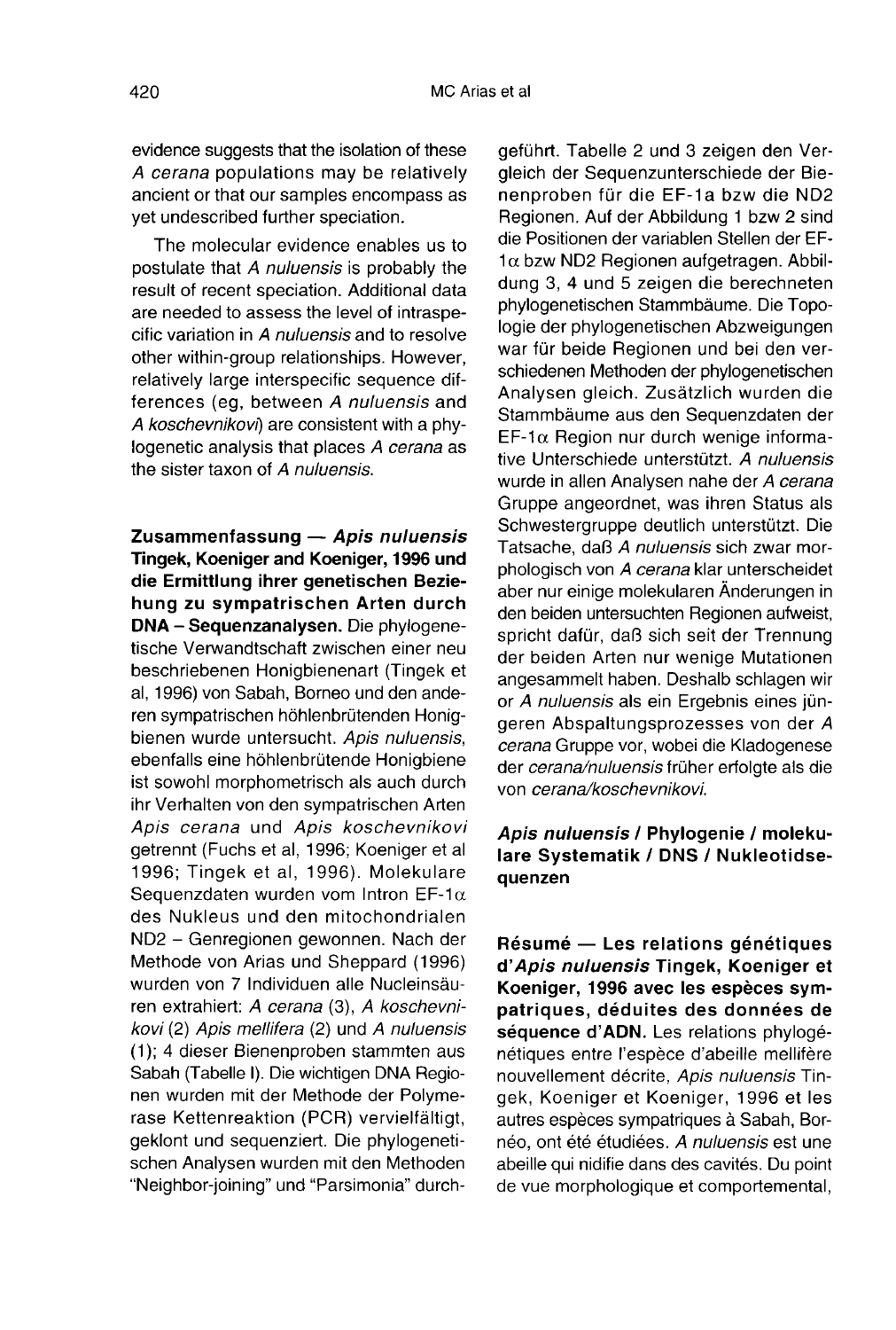elle est distincte des espèces sympatriques A cerana et A koschevnikovi (Fuchs et al, 1996 ; Koeniger et al, 1996). Les données des séquences moléculaires ont été obtenues à partir des régions de l'intron nucléaire EF-1α et du gène mitochondrial ND2. Les acides nucléiques totaux ont été extraits selon les procédures décrites par Arias et Sheppard (1996) à partir de 8 échantillons d'abeilles comprenant quatre espèces différentes : A cerana, A koschevnikovi, A mellifera et A nuluensis (tableau I). Les régions présentant un intérêt ont été amplifiées par PCR, clonées et séquencées. Les analyses phylogénétiques ont été faites à l'aide des méthodes de «neighbor-joining» et de parcimonie. Les tableaux II et III comparent la divergence des séquences chez les différents échantillons d'abeilles pour les régions EF-1α et ND2, respectivement. Les figures 1 et 2 montrent la position des sites variables respectivement pour ces mêmes régions. Les figures 3, 4 et 5 présentent les arbres phylogénétiques obtenus. Les topologies des arbres sont les mêmes pour les deux régions étudiées et les diverses méthodes d'analyse phylogénétique. Néanmoins, les arbres basés sur les séquences des données de la région EF-1α reposent sur peu de caractères informatifs. Dans toutes nos analyses, A nuluensis s'agglomère au groupe d'espèces cerana, ce qui confirme grandement leur statut de taxons sœurs. Le fait qu'A nuluensis soit morphologiquement différente d'A cerana mais qu'elle présente peu de changements moléculaires dans les deux régions analysées indique qu'un petit nombre de mutations s'est accumulé depuis la divergence des deux espèces. Nous suggérons donc qu'A nuluensis est le résultat d'un processus récent de spéciation au sein du groupe d'espèces cerana, la séparation de cerana et nuluensis étant plus récente que celle de cerana et koschevnikovi.

### Apis nuluensis / phylogenèse / taxonomie moléculaire / ADN / séquence de nucléotides

#### ACKNOWLEDGMENTS

We thank Drs G and N Koeniger and H de Alwis for collecting assistance. We also thank R Wilcox and Hevi Ra Yoo for technical assistance.

## REFERENCES

- Alexander B (1991) Phylogenetic analysis of the genus Apis (Hymenoptera:Apidae). Ann Entomol Soc Amer 84:137-148.
- Arias MC, Sheppard WS (1996) Molecular phylogenetics of honey bee subspecies (Apis mellifera L) inferred from mitochondrial DNA sequences. Mol Phylogenet Evol 5, 557-566
- Avise JC (1986) Mitochondrial DNA and the evolutionary genetics of higher animals. Phil Trans R Soc Lon B 312, 325-342
- Berlocher SH (1984) Insect molecular systematics. Ann Rev Entomol 29, 403-433
- Fuchs S, Koeniger N, Tingek S (1996) The morphome tric position of A nuluensis (Tingek, Koeniger and Koeniger) within cavity-nesting honey bees. Apidologie 27, 397-406
- Garnery L, Vautrin D, Cornuet JC, Solignac M (1991) Phylogenetic relationships in the genus Apis inferred from mitochondrial DNA sequence data. Apidologie 22, 87-92
- Garnery L, Cornuet JM, Solignac M (1992) Evolutionary history of the honey bee Apis mellifera inferred from mitochondrial DNA analysis. Mol Ecol 1, 145-154
- Harrison RG (1989) Animal mitochondrial DNA as a genetic marker in population and evolutionary biology. Trends Ecol Evol 4, 6-11
- Higgins DG, Sharp PM (1988) CLUSTAL: a package for performing multiple sequence alignments on a microcomputer. Gene 73, 237-244
- Koeniger N (1976) Neue Aspekete der Phylogenie innerhalb der Gattung Apis. Apidologie 7, 357-366
- Koeniger N, Mardan M, Ruttner F (1990) Male reproductive organs of Apis dorsata. Apidologie 21, 161- 164
- Koeniger N, Koeniger G, Gries M, Tingek S, Kelitu A (1996) Reproductive isolation of Apis nuluensis (Tingek, Koeniger and Koeniger 1996) by species specific mating time. Apidologie 27, 353-360